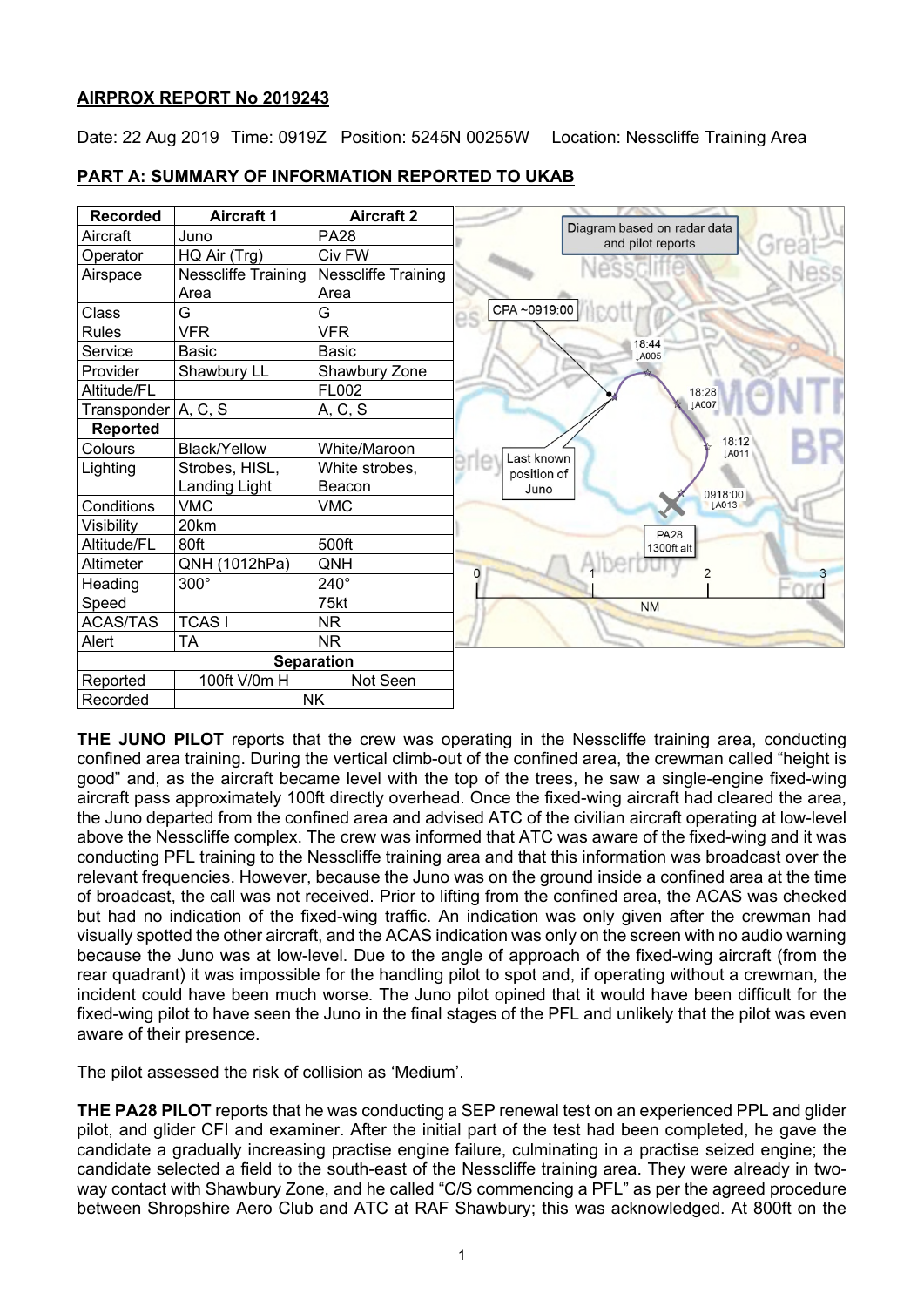QNH, he asked the candidate to go-around, which the candidate accomplished promptly and he believes that they did not descend below 500ft agl. During the PFL, both he and the candidate kept a visual lookout and, during the latter stages of the PFL, they were informed of a Tutor aircraft a mile to their west on a southerly heading. The examiner called "climbing away" from the PFL, and "contact" with the Tutor aircraft. The candidate then turned right onto a westerly heading, taking them behind and well clear of the Tutor. The crew does not recall being told about, or seeing, the Juno helicopter in question. The pilot states that Nesscliffe training camp is an area which he knows is used by the RAF Helicopter Training school at RAF Shawbury. His understanding was that the area used for 'field landings' was only to the north-west of the main camp. This area is visible from the air and looks like a military training area. Once the candidate had chosen his field, the examiner assessed that their flight path would not take them over that training area or any potential conflict, otherwise he would not have allowed the candidate to continue. Having since had a discussion with RAF Shawbury, Shropshire Aero Club is now aware that the training area extends over farmland SE of the camp, which is where the incident happened. This has been promulgated to the Shropshire Aero Club instructors and members.

The pilot did not provide an assessment of the risk of collision.

**THE SHAWBURY LARS CONTROLLER** reports that he was working a number of Basic Service (BS) tracks as well as one Tutor on a Traffic Service (TS) operating out to the west of Shawbury. He assessed the task difficulty as low and the workload as medium-low. An aircraft had climbed out of Sleap requesting a BS and to general handle to the west of Sleap in a block between 2000ft and 4000ft on the Shawbury QNH. The controller states that this is a common sortie profile for aircraft from Sleap. During the sortie the pilot informed the controller that they were conducting a PFL in the vicinity of Nesscliffe. Under a duty-of-care to the pilot, he requested that he call climbing away. No conflicting traffic was observed on radar until later on in the PFL profile, when the controller called Traffic Information to the aircraft he believed to be conducting the PFL. The traffic to affect was a Tutor operating a couple of miles further to the west. Under the rules of a Traffic Service, the Tutor pilot had been given traffic information on the aircraft conducting the PFL. Knowing that the PFL profile would take the aircraft inside the LFA,<sup>[1](#page-1-0)</sup> he informed the Shawbury Low-Level controller (which was the Approach Controller) and heard them broadcast that an aircraft was conducting a PFL in the vicinity of Nesscliffe. The Basic Service aircraft reported safely climbing away from their PFL; no other information was passed. The aircraft then continued its flight. It was not until later that day that the controller heard that an Airprox had been declared.

The controller perceived the severity of the incident as 'Low'.

**THE SHAWBURY LOW-LEVEL CONTROLLER** assessed her task difficulty as low, with medium-tolow workload. She reports that as soon as the LARS controller informed her of the PA28 conducting PFLs in the Nesscliffe area, she immediately informed all stations on both Shawbury Low-Level frequencies. Approximately 3 mins later, a Juno called up within the Nesscliffe training area requesting details of the other aircraft. She informed them again that it was a PA28 conducting PFLs in the Nesscliffe area, whereupon the Juno pilot informed her that they hadn't been advised of that aircraft. The controller responded that it had been passed on both Low-Level frequencies 3 mins previously. The Juno pilot then stated that the PA28 was about 200ft above them; no mention of an Airprox was made on the frequency.

The controller perceived the severity of the incident as 'Low'.

**THE SHAWBURY SUPERVISOR** reports that the Low-Level controller broadcast on both the Shawbury Low-Level frequencies that a civil fixed-wing was operating in the vicinity of Nescliffe because the parameters would put the aircraft well within the LFA. The pilot of the Juno operating at Nescliffe then asked about the civil aircraft and it was pointed out that a broadcast had been made. The Supervisor later went to the record-and-replay position and confirmed a broadcast had been conducted. No mention of an Airprox was made on frequency, it was only later reported as such by phone.

<span id="page-1-0"></span> $\overline{\phantom{a}}$ <sup>1</sup> Low Flying Area – the UK is divided into a number of Low Flying Areas for use by military aircraft. These areas are applicable to military aircraft only and do not affect the general use of the airspace within which they are found.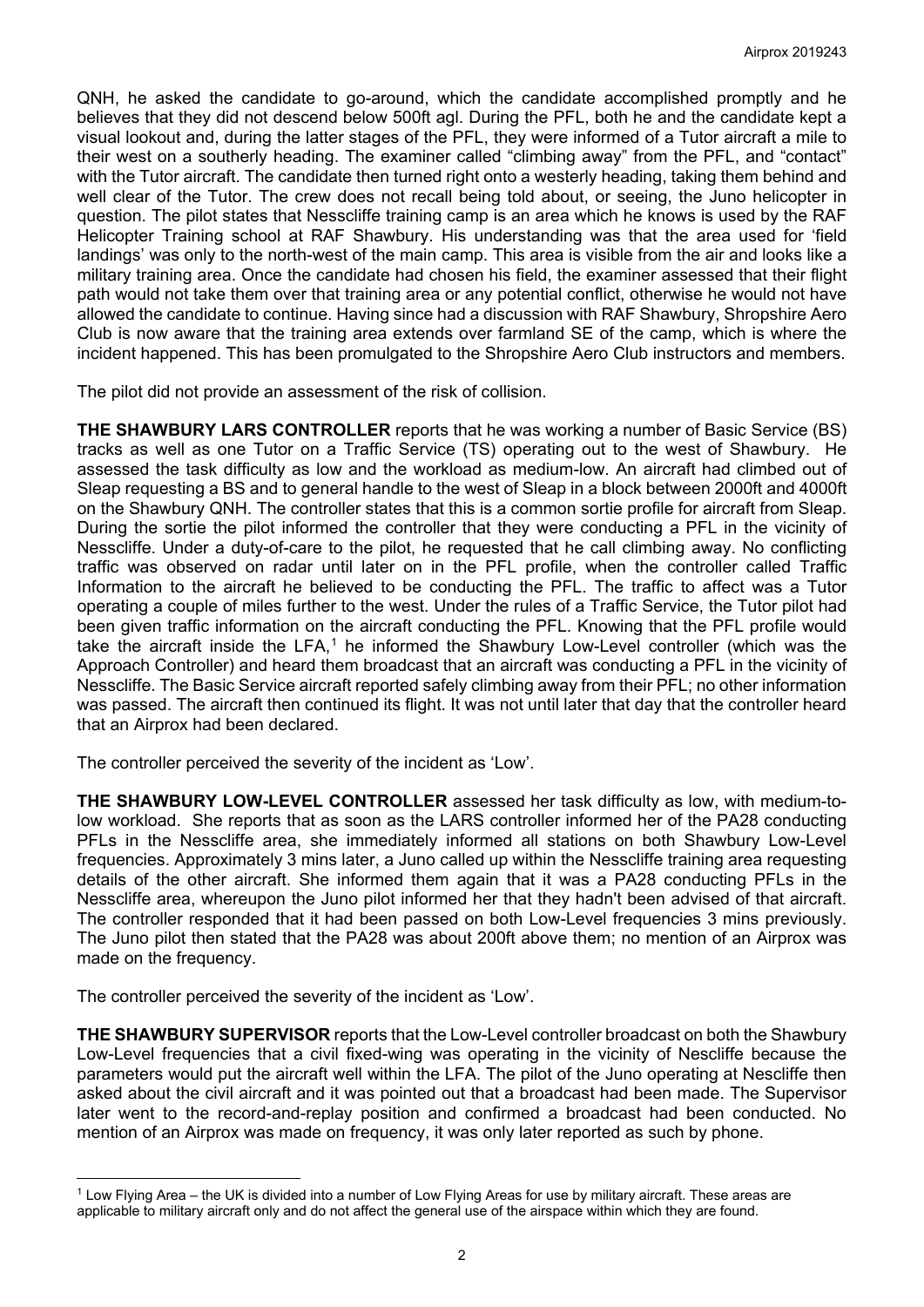### **Factual Background**

The weather at RAF Shawbury was recorded as follows:

METAR EGOS 220920Z 22014KT 9999 BKN030 19/14 01021 NOSIG RMK BLU BLU=

### **Analysis and Investigation**

### **Military ATM**

The Juno crew was conducting Confined Area (CA) training at Nesscliffe Training Area and receiving a Basic Service from Shawbury Low-Level. The Low-Level task involves warnings to Shawburybased aircraft about activity at numerous CA locations, as well as any non-station based military aircraft operating in Low Flying Area 9 (LFA 9). On climb-out from the CA, abeam the top of the trees, the Juno rear crewman became aware of a PA28 overflying them by a reported 100-200ft. The Juno pilot reported that they had checked their ACAS prior to lift and there had been no indication of the PA28 prior to the Airprox occurring.

The PA28 was conducting a navigation exercise to and from Sleap airfield and was in receipt of a Basic Service from Shawbury Zone. During this sortie, the PA28 pilot reported that they intended to conduct a PFL in the vicinity of Nesscliffe. Although there were no observed radar conflicts in the area, the Zone controller informed the Low-Level Controller about the PFL in order to aid situational awareness of station-based aircraft operating in the LFA.

The incident occurred below radar cover, but analysis of the R/T recordings provided indicates that the PA28 declared his intention to conduct a PFL at 0916:56 and called climbing away from the PFL at 0918:56. The Shawbury Low-Level Controller issued an all-stations broadcast on the LFA frequencies at 0917:12 about the PA28 PFL and the Juno reported being overflown by the PA28 at 0919:55.

The Unit investigation identified that the broadcast made by the Low-Level controller was not received by the Juno crew due to their low altitude. It further identified that there was a misunderstanding by the PA28 pilot about where at Nesscliffe helicopter training took place. Following this incident, closer liaison has taken place between Shawbury and Sleap to update the latter on helicopter training areas.

It was unfortunate that the Juno did not receive the warning issued by the Low Level controller and the event took place below radar cover, denying the Zone controller the opportunity to pass Traffic Information to the PA28. That said, the liaison between the controllers involved was correct, followed extant procedures and, therefore, their actions were appropriate during this incident.

### **UKAB Secretariat**

The NATS radar display clearly shows the presence of the Juno over the Nescliffe Training Area around the reported time of the Airprox. The radar return shows the aircraft in the hover at 400ft [UKAB note: the Juno pilot reports a QNH setting of 1012hPa – the NATS radar was set to a QNH of 1023hPa] and then fades at 0912:04 – see Figure 1 below. It is likely that, from this time forward, the Juno crew was conducting confined area training as per the pilot's report.

During the time that the Juno is below the base of radar coverage, the PA28 tracks towards the last known position of the Juno – see Figure 2 below (the white cross denotes the last known position of the Juno).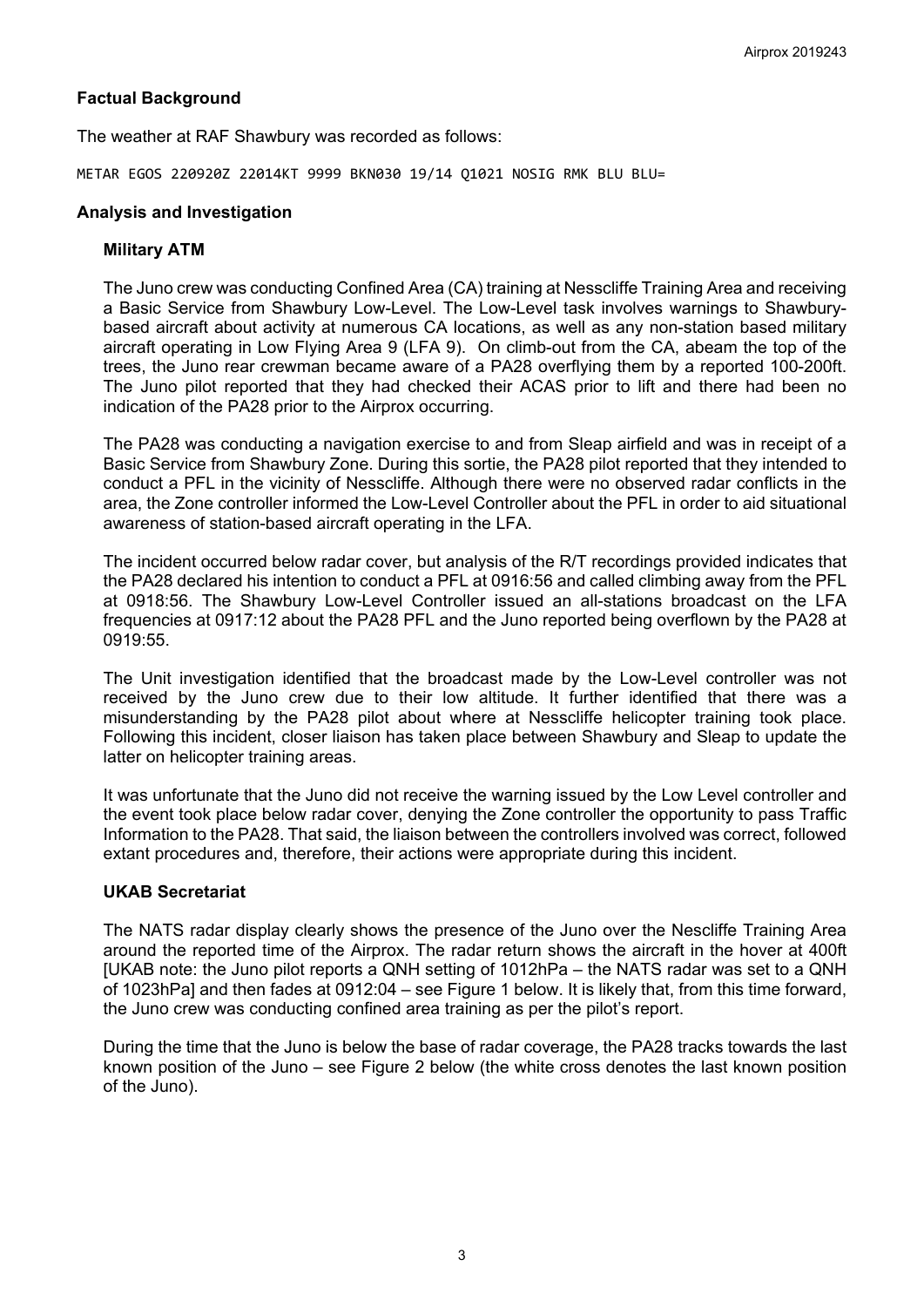#### Airprox 2019243



Figure 1 Figure 2 Radar picture immediately prior to the Juno Radar screenshot at 0917:40 fading from radar

In Figure 3 below, the PA28 has made a left turn towards the last known position of the Juno and is descending, in what appears to be preparation for the reported PFL in the area around Nescliffe Camp.



Figure 3<br>Figure 4 Figure 4<br>Radar screenshot at 0918.31 Radar screenshot at 0918.31

Radar screenshot at 0918.31 Radar screenshot at 0919:00

The pilot of the PA28 continues the descent profile, overflying the last known position of the Juno, to a lowest recorded altitude of 500ft. The elevation of the ground at this point is 195ft, thus the PA28 reaches a lowest recorded height of about 305ft agl. The Juno is still below the base of radar coverage at this time – see Figure 4.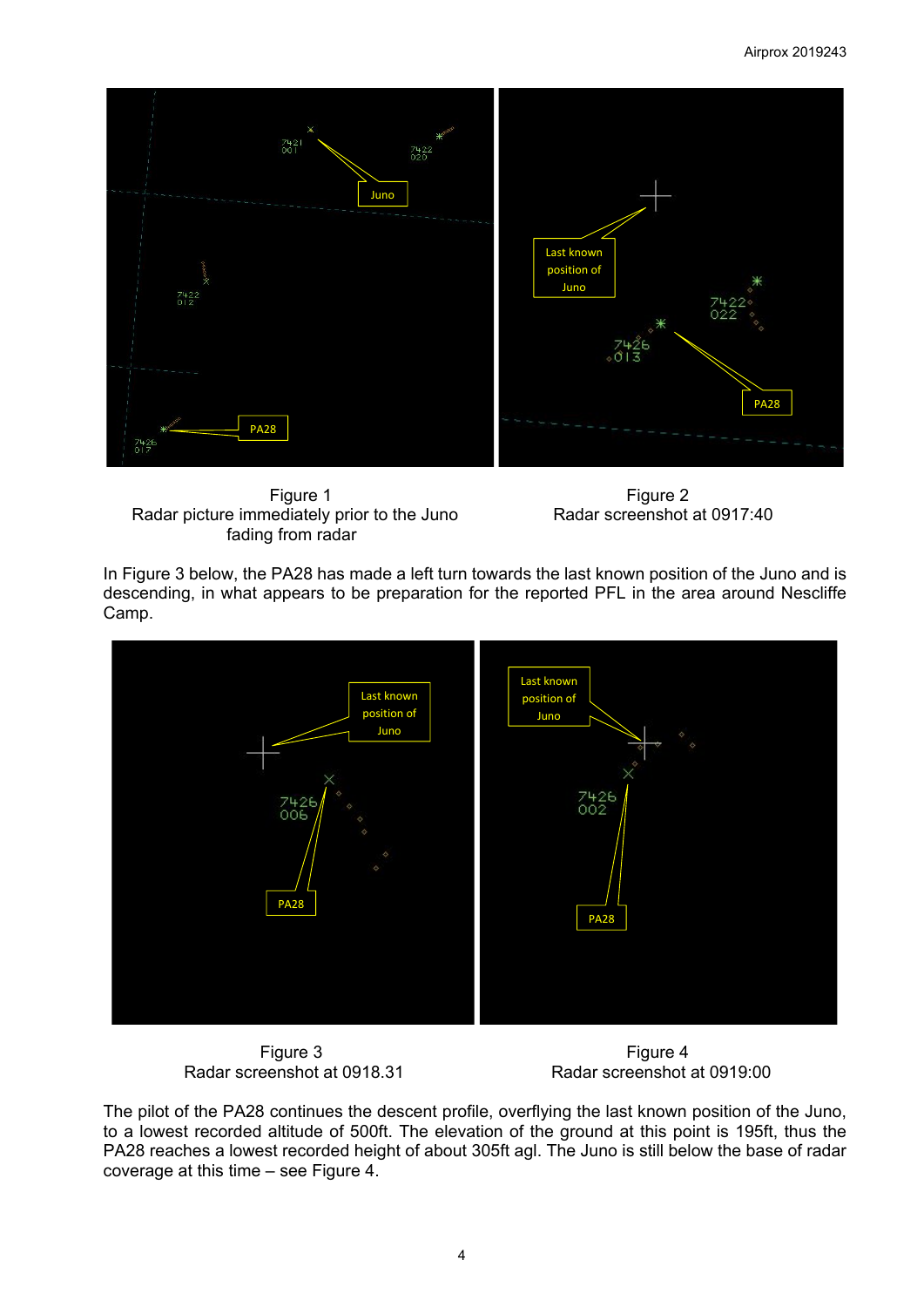Radar contact on the Juno is regained at 0920:06 showing the aircraft at an altitude of 500ft (305ft agl), very close to its position immediately prior to the return fading. It is therefore not possible to measure a CPA from the data recorded.

A map of the Nescliffe Training Area is at Figure 5 below.



Figure 5 – Nesscliffe Training Area[2](#page-4-0)

The Juno and PA28 pilots shared an equal responsibility for collision avoidance and not to operate in such proximity to other aircraft as to create a collision hazard.<sup>[3](#page-4-1)</sup> Practise Forced Landings conducted in UK airspace are subject to a derogation from SERA.5005(f)(2) ('The 500ft Rule') which states that an aircraft may fly at a height of less than 150m (500ft) when the pilot is practising approaches to forced landings other than at an aerodrome if it is not flown closer than 150m (500ft) to any person, vessel, vehicle or structure.<sup>[4](#page-4-2)</sup>

# **Comments**

# **HQ Air Command**

Because Shawbury-based Juno helicopter crews only submit routes on CADS for missions outside Low Flying Area 9, and the PA28 pilots did not have access to CADS, there was no facility to plan to avoid. Although the process of notifying the Juno crew of the PA28's intentions using ATC was well utilised, it would appear that the nature of the Juno's flight profile shortly before the Airprox (operating in a clearing in a small wood and therefore with limited RT), defeated this barrier. The CWS barrier seems to have been defeated by the same circumstance, although it did eventually display the PA28 after the Juno had gained some height.

l <sup>2</sup> Source:<https://www.raf.mod.uk/our-organisation/stations/raf-shawbury/documents/nescliffe/>

<span id="page-4-1"></span><span id="page-4-0"></span><sup>3</sup> SERA.3205 Proximity. MAA RA 2307 paragraphs 1 and 2.

<span id="page-4-2"></span><sup>4</sup> Official Record Series 4, No 1174, 3(b).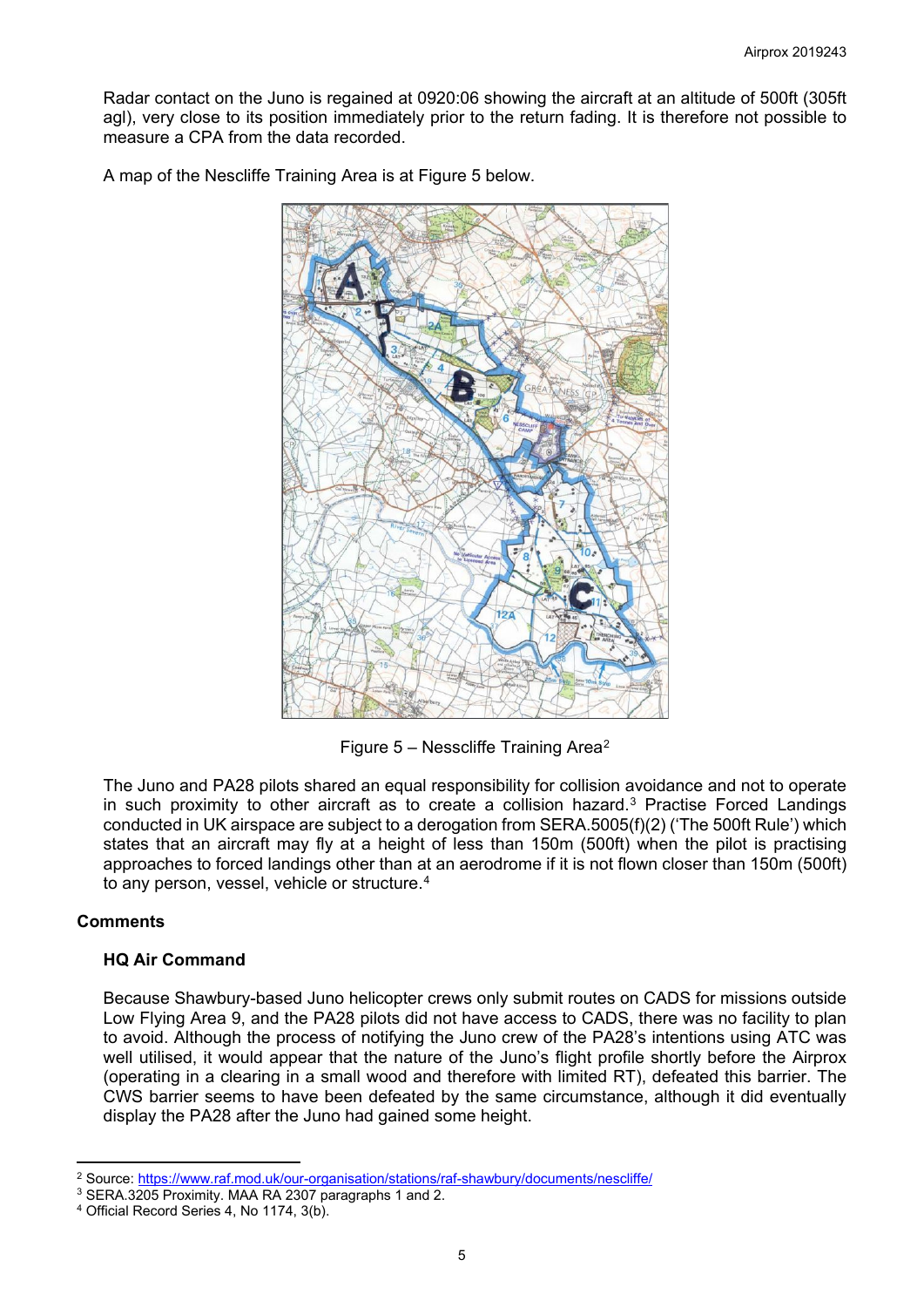The PA28 pilot was unaware that DHFS activity could take place in the area where they had selected their PFL. Separation was reduced further by the PA28 descending to a recorded 305ft agl. Fortunately, the Juno crewman utilised an effective lookout, spotted the PA28 and instructed the Juno pilot to stop his vertical climb – highlighting the essential nature of this crew position and the CRM required during such an activity, especially given the fragility of the ATC and CWS barriers. Since this incident, liaison has taken place between RAF Shawbury, Shropshire Aero Club and Sleap Airfield Manager to educate GA pilots on DHFS activity at Nesscliffe Training Area and distribute the Nesscliffe Training Area Chart to improve their SA.

#### **Summary**

An Airprox was reported when a Juno and a PA28 flew into proximity over Nesscliffe Training Area at around 0919hrs on Thursday 22<sup>nd</sup> August 2019. Both pilots were operating under VFR in VMC, the Juno pilot in receipt of a Basic Service from Shawbury Low Level and the PA28 pilot in receipt of a Basic Service from Shawbury Zone.

# **PART B: SUMMARY OF THE BOARD'S DISCUSSIONS**

Information available consisted of reports from the pilots of both aircraft, transcripts of the relevant RT frequencies, radar photographs/video recordings, reports from the air traffic controllers involved and a report from the appropriate ATC operating authority. Relevant contributory factors mentioned during the Board's discussions are highlighted within the text in bold, with the numbers referring to the Contributory Factors table displayed in Part C.

The Board first considered the actions of the PA28 pilot and agreed that he had taken reasonable precautions to separate the area of his Practise Forced Landing (PFL) from where he believed that military helicopters operate at low-level over the Nescliffe Training Area. However, he had not been aware that the military training area extended further to the SE than he had initially thought (**CF3**). Members were heartened to hear that, in the wake of this incident, additional communication has taken place between the Defence Helicopter Flying School and the local flying club, and the latter has been provided with a map detailing the full extent of the Nesscliffe Training Area. With the Juno pilot conducting training into confined areas, members noted that the helicopter would probably have been hidden from the view of the PA28 pilot for a period of time, and vice-versa, thus inhibiting the effectiveness of the see-and-avoid barrier for both pilots (**CF5**). Indeed, the Board concluded that this contributed to the Airprox in that the PA28 pilot never saw the Juno (**CF7**).

Turning to the actions of the Juno pilot, members agreed that there was no way that he could have known of the presence of the PA28 beforehand as he had not received the broadcast from the Shawbury Low Level controller regarding the activity of the PA28 in the vicinity of the Nescliffe Training Area (**CF4**). The Board noted that the Juno pilot had received a TCAS TA, but that this had been after CPA and thus was not a contributory factor in the Airprox. Members praised the actions of the Juno crewman in being able to spot the approaching PA28 as the Juno lifted from the confined area and informing the pilot of the presence of the other aircraft. Ultimately, it had been the actions of the Juno pilot, in arresting his climb from the confined area, that had resolved the conflict (**CF6**).

When discussing the actions of the Shawbury Low Level and LARS controllers, the Board felt that perhaps an opportunity to pass generic Traffic Information to the pilot of the PA28 had been lost. The PA28 pilot had informed the LARS controller of his intention to conduct a PFL in the vicinity of Nesscliffe Training Area and this information had, in turn, been passed to the Low-Level controller in order to permit a broadcast to be made on the Low-Level frequencies. Members considered that it would have been beneficial if the Low-Level controller had passed information – albeit generic – on helicopter activity back to the LARS controller so that the PA28 pilot could have been informed that there may have been helicopter activity beneath him (**CF1, CF2**).

Members discussed at length the possibility of a central repository – possibly web-based – of areas where military helicopters conduct similar types of training to that being conducted by the Juno crew involved in this Airprox. A military member briefed the Board that there were some 70-80 fields and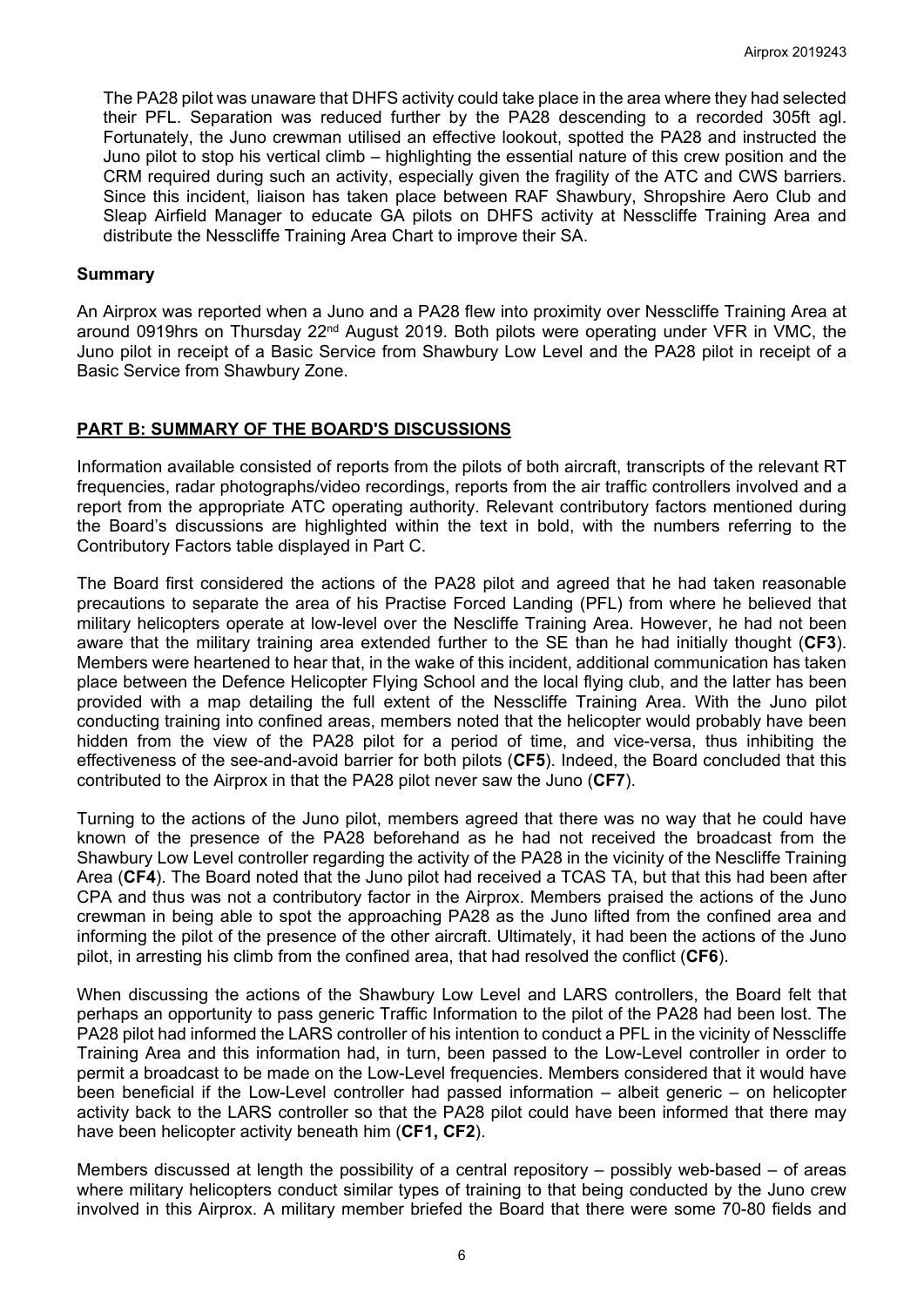clearings used around Shawbury alone, and that this kind of training can be conducted almost anywhere, so a library of possible training sites around the UK would be almost impossible to populate and would certainly not provide information on the level of training activity expected at a certain site at any given time. The Board heard from a military member that busy training areas near military training airfields are marked on VFR charts as Areas of Intense Aerial Activity and was advised that dissemination of more localised detail this kind of activity would probably be best achieved through the Regional Airspace User Working Groups that are held across the UK.

Turning to the risk involved in this Airprox, members felt that there had been potential for the CPA to have been much closer had it not been for the actions of the Juno crewman in alerting the pilot to the presence of the PA28. However, military helicopter members stated that this is one of the reasons that a crewman is carried on this type of training mission and so it could have been expected that he would be carrying out the lookout task above and behind the helicopter as it climbed form the confined area. Consequently, the Board agreed that, whilst safety had been degraded, there had been no risk of collision and, accordingly, they assessed the risk as Category C.

# **PART C: ASSESSMENT OF CONTRIBUTORY FACTORS AND RISK**

#### Contributory Factors:

|     | 2019243                                                                                                   |                                            |                                                                     |  |  |  |  |  |  |  |
|-----|-----------------------------------------------------------------------------------------------------------|--------------------------------------------|---------------------------------------------------------------------|--|--|--|--|--|--|--|
| CF. | Factor                                                                                                    | <b>Description</b>                         | Amplification                                                       |  |  |  |  |  |  |  |
|     | <b>Ground Elements</b>                                                                                    |                                            |                                                                     |  |  |  |  |  |  |  |
|     | • Situational Awareness and Action                                                                        |                                            |                                                                     |  |  |  |  |  |  |  |
| 1   | Contextual                                                                                                | • Situational Awareness and Sensory Events | Generic, late, no or incorrect Situational Awareness                |  |  |  |  |  |  |  |
| 2   | <b>Human Factors</b>                                                                                      | • Traffic Management Information Provision | Not provided, inaccurate, inadequate, or late                       |  |  |  |  |  |  |  |
|     | <b>Flight Elements</b>                                                                                    |                                            |                                                                     |  |  |  |  |  |  |  |
|     | <b>• Tactical Planning and Execution</b>                                                                  |                                            |                                                                     |  |  |  |  |  |  |  |
| 3   | Organisational                                                                                            | • Flight Planning Information Sources      | Inadequate planning material                                        |  |  |  |  |  |  |  |
|     | • Situational Awareness of the Conflicting Aircraft and Action                                            |                                            |                                                                     |  |  |  |  |  |  |  |
| 4   | Contextual<br>• Situational Awareness and Sensory Events                                                  |                                            | Generic, late, no or incorrect Situational Awareness                |  |  |  |  |  |  |  |
|     | • See and Avoid                                                                                           |                                            |                                                                     |  |  |  |  |  |  |  |
| 5   | Contextual                                                                                                | • Poor Visibility Encounter                | One or both aircraft were obscured from the other                   |  |  |  |  |  |  |  |
| 6   | • Near Airborne Collision with Aircraft, Balloon,<br>Contextual<br>Dirigible or Other Piloted Air Vehicle |                                            | A conflict in the FIR                                               |  |  |  |  |  |  |  |
| 7   | <b>Human Factors</b><br>• Monitoring of Other Aircraft                                                    |                                            | Non-sighting or effectively a non-sighting by one or<br>both pilots |  |  |  |  |  |  |  |

Degree of Risk: C

#### Safety Barrier Assessment<sup>[5](#page-6-0)</sup>

In assessing the effectiveness of the safety barriers associated with this incident, the Board concluded that the key factors had been that:

#### **Ground Elements:**

**Situational Awareness of the Confliction and Action** were assessed as **partially effective** because the Shawbury Low-Level controller broadcast the activity of the PA28 on the Low-Level

<span id="page-6-0"></span> $\overline{\phantom{a}}$ <sup>5</sup> The UK Airprox Board scheme for assessing the Availability, Functionality and Effectiveness of safety barriers can be found on the [UKAB Website.](http://www.airproxboard.org.uk/Learn-more/Airprox-Barrier-Assessment/)